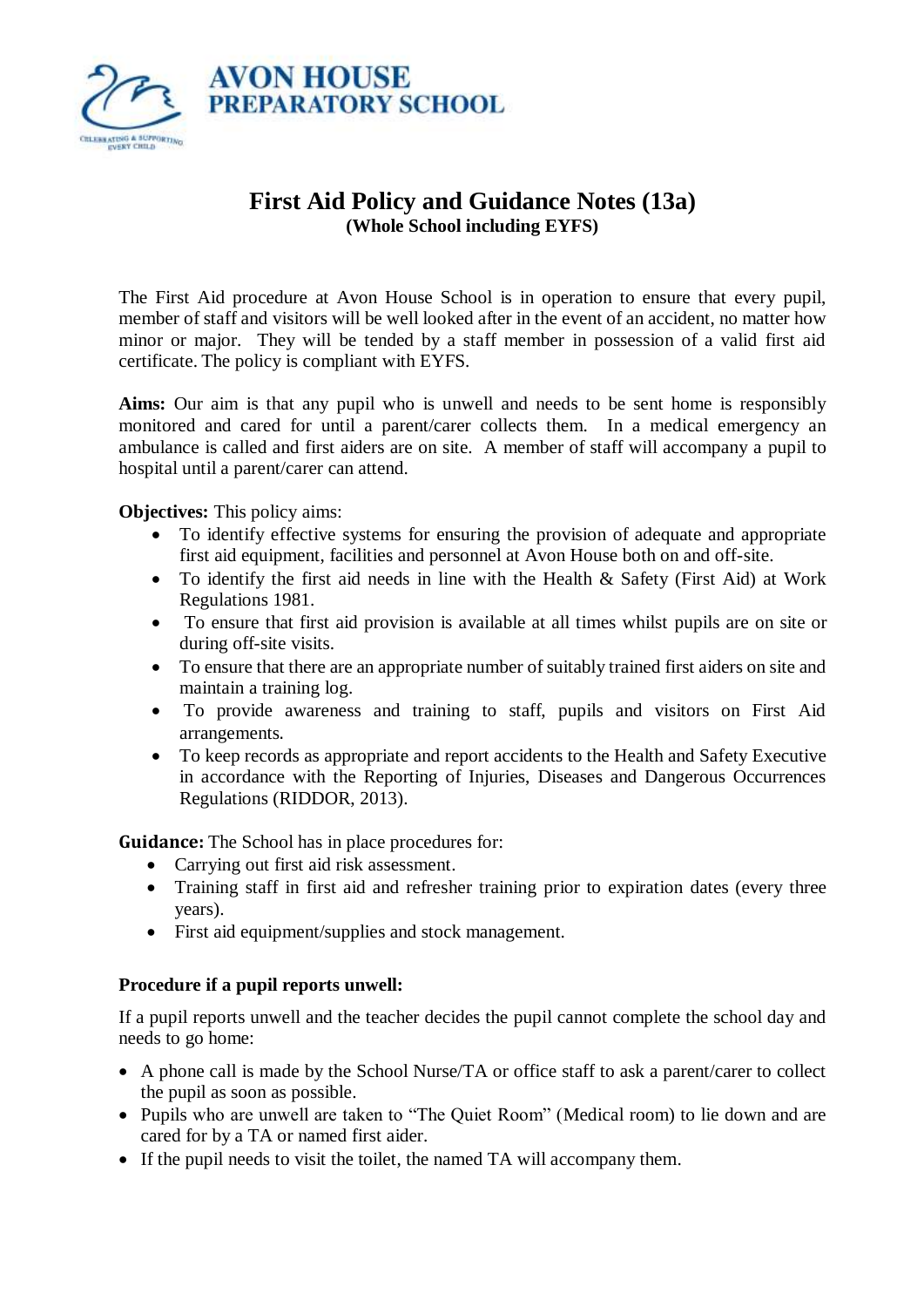

It is of prime importance that any pupil who is unwell is never left alone without adult supervision.

#### **Procedure for infectious illness and welfare**

Pupils who show signs of infectious illness while at school will be seen by the School Nurse.

Any pupil with a (specific) infectious disease cannot be allowed back into school, unless clarified by the School Nurse or in her absence another senior member of staff.

Parents are expected to make arrangements to have their children collected at the earliest opportunity and to update their contact details (mobile number) as they change.

Pupils should not be in school until they have been free of infection for 48 hours. Staff should not be in school until they have been free of infection for 24 hours as a minimum.

If a pupil or member of staff has diarrhea and vomiting, they should remain away from school for 48 hours.

During Ramadan Year 6 pupils only may fast, but they must take part in the full curriculum including PE and swimming.

Welfare concerns will be dealt with in conjunction with appropriate staff; this is a reciprocal arrangement.

#### **The purpose of the Policy is therefore:**

- To provide effective, safe First Aid cover for pupils, staff and visitors.
- To ensure that whenever a pupil is on site we have a member of staff with the relevant first aid qualification present.
- To ensure that all staff and pupils are aware of the system in place.
- To provide awareness of Health & Safety issues within school and on school trips, to prevent where possible, potential dangers or accidents.
- To review the accident and incident books on a half-termly basis. Any learning points are rolled out to further improve staff and pupils' wellbeing in the future.

#### **Defibrillator**

A defibrillator is kept in the main school office for any member of staff to use. This should only be used on unconscious patients (i.e. not breathing and without a pulse). The defibrillator is a Heartsine Samaritan PAD Defibrillator which can be used on children aged 1-8 with a paediatric pack.

#### **Arrangements for First Aid**

#### **Materials, equipment and facilities**

First aid boxes are situated:

- In every EYFS classroom (Puffins, Mallards, Kingfishers).
- in the lobby by the Prep playground outside Year 2 Herons classroom.
- in the Pre-Prep lobby.
- in the school kitchen.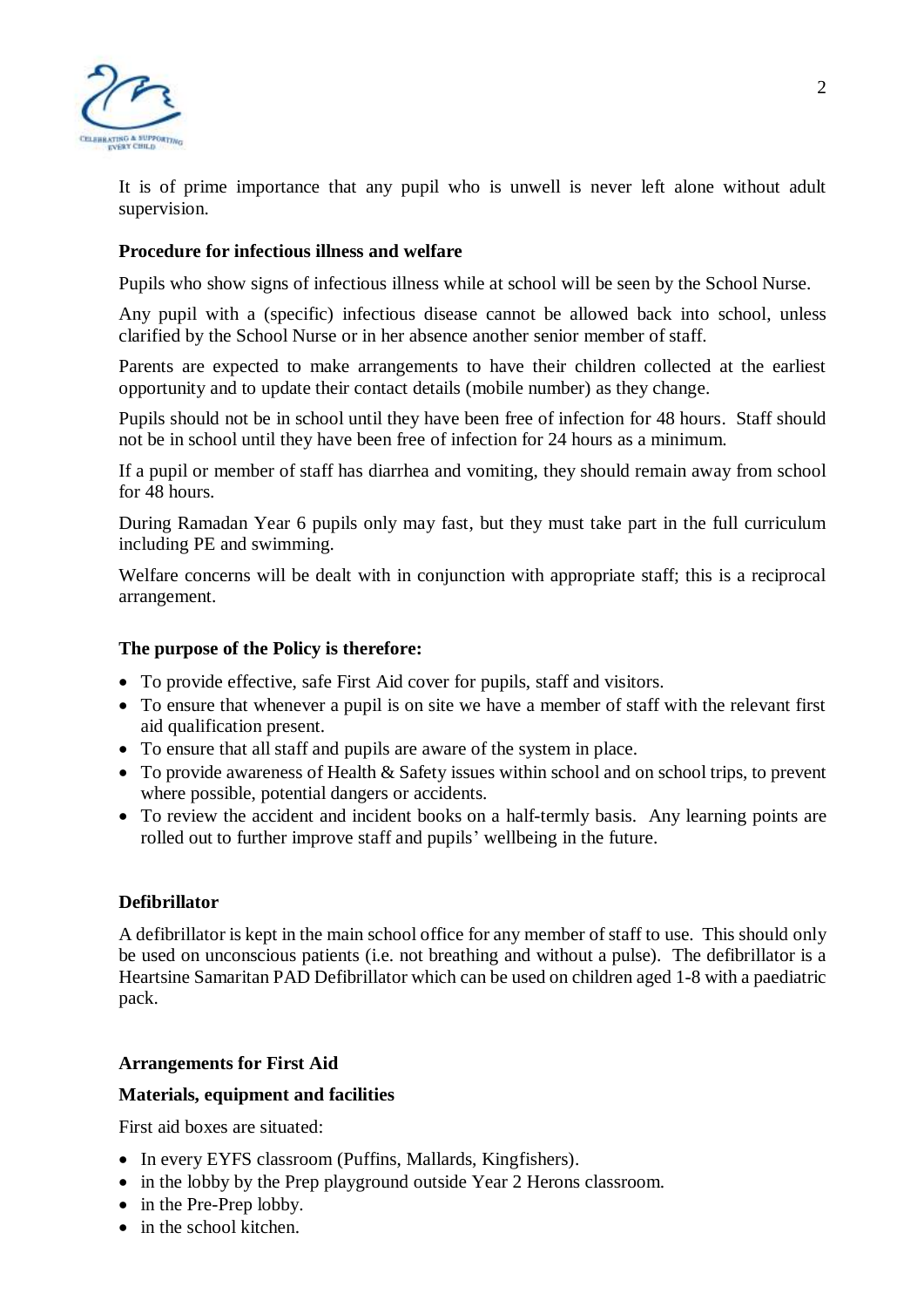

- outside Classroom (F09) and the ICT room (first floor Feldman Building).
- in the lobby at the bottom of hall stairs.
- in the school reception area.
- in the school library.
- outside the music room.

All first aid kits and supplies are kept in the Quiet Room.

These should contain:

- Individually wrapped sterile adhesive dressings (assorted plasters).
- Sterile eye pad.
- Triangular bandage.
- Crepe bandages.
- Roll of micropore tape.
- Un-medicated dressing pads with bandage attached.
- Packet of gauze pads.
- Packet of disposable gloves.
- Scissors.

A list of contents is kept on the lid of boxes or on a laminated sheet in medical bags and will be checked on a regular basis.

#### **First Aid Administrator**

School Nurse

#### **The First Aiders on the premises will all carry a First Response Kit**

Ms Heath, Mr Bowers, Mr Evans, Ms Sanyaolu, Miss Donnelly.

The above will need to quickly attend an accident or help in an emergency to collect the defibrillator.

#### **Paediatric First Aiders**

A full list of first aiders is attached to this policy as an appendix.

#### **First aiders will:**

- Ensure that their qualification is always up to date.
- Ensure that first aid cover is available throughout the working hours of the school week, including one paediatric trained member of staff when EYFS are onsite.
- Attend a casualty when requested to do so and treat the casualty to the best of their ability in the safest way possible. This includes wearing gloves where any loss of blood or body fluid is evident, calling for help from other First Aiders or Emergency Services.
- Ensure that their portable first aid kits are adequately stocked and always to hand.
- Insist that **any** casualty who has sustained a significant head injury is seen by professionals at the hospital, either by sending them directly to hospital or by asking parents to pick up a pupil and take them to hospital; ensure that parents are aware of **all** head injuries promptly.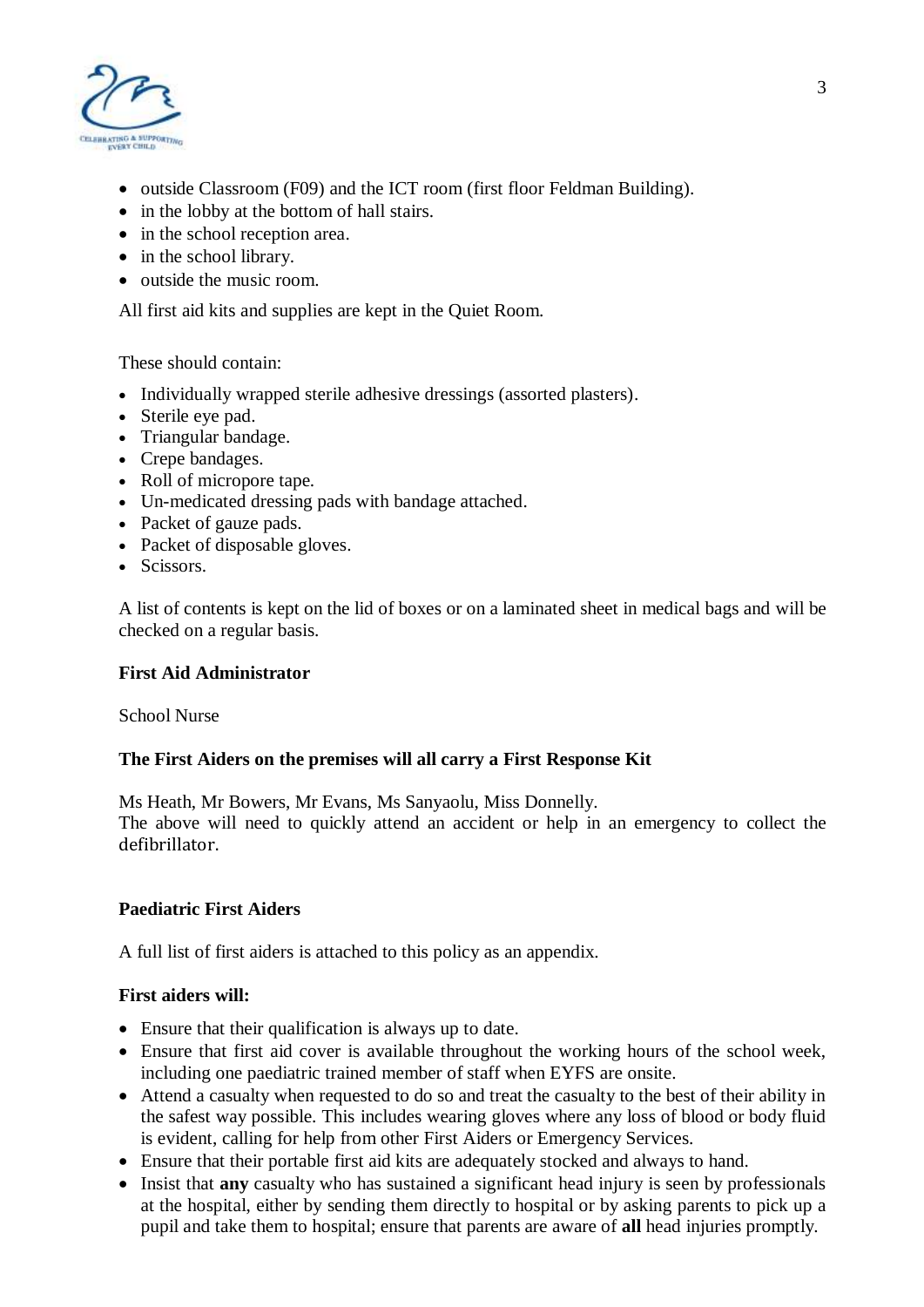

- If a pupil needs to be taken to hospital, a member of staff will always accompany them and will stay with them until a parent arrives. The school tries to ensure that the staff member will be one the pupil knows.
- Keep a record of each pupil attended to, the nature of the injury and any treatment given.
- Ensure that everything is cleared away wearing gloves, and every dressing etc. to be put in a yellow bag for contaminated/used items and sealed tightly before disposing of the bag in a bin. Any bloodstains on the ground must be washed away thoroughly. No contaminated or used items should be left lying around.

Staff will be given particular training for any child with a condition in their class e.g. Autoinjectors. A record of those trained is kept. During school hours, there will be always be at least one person on site with paediatric first aid training and always on outings. This will be the full Paediatric First Aid training within the Early Years foundation stage statutory framework. Parents will be informed the same day or as soon as reasonably practicable if their child is given any medication (with details of the timing given to avoid overdosing).

#### **Using First Aid Equipment**

- All members of staff can treat pupils using basic first aid. Staff must inform the School Nurse by email as items are used.
- Disposable gloves must be worn when dealing with bodily fluids.
- Only gauze and water may be used to clean grazes.
- Anything more serious must be looked at by a qualified First Aider this includes all head injuries or severe bleeding.
- In Foundation 1 and 2, head injuries and any notifiable accident will be reported to the parent/carer, recorded on a green accident/incident form and uploaded to ISAMS.
- Minor injuries in Foundation 1 are recorded on the class minor injuries sheet and written in the communication booklet.
- All minor injuries in Foundation 2 will be verbally communicated to parents at the end of the day where practicable or by telephone after school.
- Accidents in Years 1to 6 such as head injuries, fractures, illness will be reported and completed on a green accident/incident/injury form, and uploaded to ISAMS.

Where pupils are travelling out of school, a portable first aid kit must be carried. This needs to be checked by a first aider before being taken and should include:

- Antiseptic wipes.
- Disposable bandage (not less than the 7.5cm wide).
- Triangular bandages.
- Packet of assorted adhesive dressings.
- Large sterile unmedicated dressings (not less than 15cm x 20cm).
- Assorted safety pins.
- One pair of rustless blunt-ended scissors.
- Disposable gloves.

Allergies are recorded on the pupil's files (information provided by the parents/carers). In addition, a photo list of pupils with medical needs is hung on a hook in every classroom and kept under lock and key at night. The individual care plans are kept in a green medical folder, under lock and key. The class teacher is responsible for informing any teacher taking their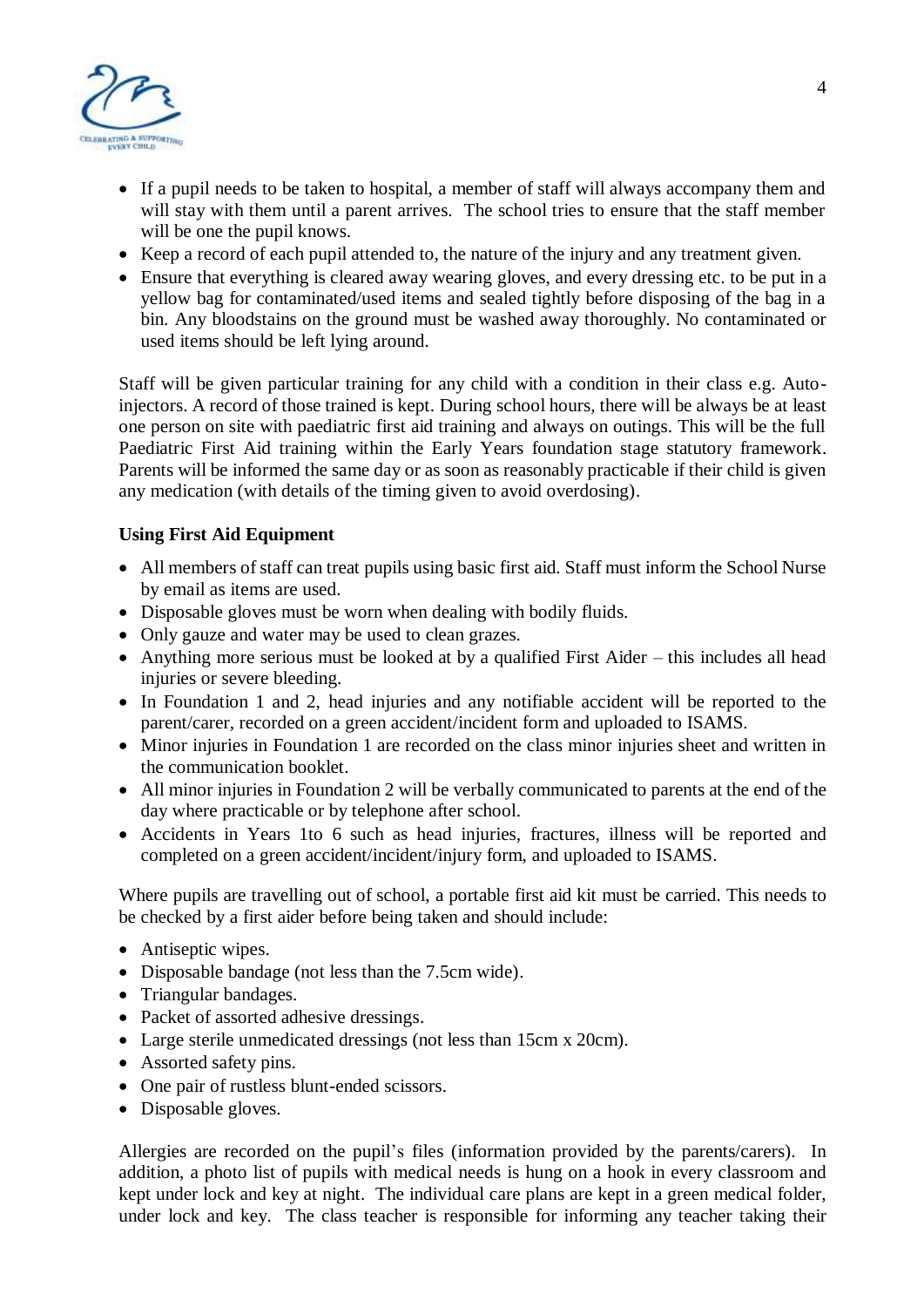

pupils (e.g. music teacher, support staff) of their medical condition. The same information is displayed in the staff room, kitchen and near the lunch server in the hall, covered for confidentiality. All pupils with medical issues that could require medication carry a green bag with them around school. The after-school care team has a list of allergies and medication required.

#### **Teachers and Teaching Assistants will:**

- Be aware of specific medical details of individual pupils.
- Never move a casualty until they have been assessed by a qualified First Aider, unless the casualty is in immediate danger.
- Send for help to the office as soon as possible, either in person or telephone, ensuring that the school nurse or first aider knows the precise location of the casualty. Where possible, confirmation that the message has been received must be obtained. Staff should avoid using a personal phone and use a school mobile phone if offsite. This will highlight to emergency service we are a school.
- Send a pupil who feels generally 'unwell' to their respective class teachers.
- Ensure they have a current medical consent form for every pupil that they take out on a school trip, which indicates any specific conditions or medications of which they should be aware.

#### **Office staff will:**

- Call for a qualified First Aider, unless they are one themselves, to treat any injured pupil and if necessary call an ambulance or contact relatives.
- Send pupils who simply do not feel well to their respective class teachers.
- **NOT** administer paracetamol or other medications.

#### **Sanitary Accidents**

Any bodily fluids will be cleaned up by using the granules which are kept in the Quiet Room. There are red comfort bags in every Pre-Prep classroom (these contain wipes, gloves and aprons and the Intimate Care Policy). In the case of a pupil wetting themselves, the attendant staff member will wear a pair of gloves to assist in the changing and washing of the pupil. The soiled clothing is to be placed in a yellow bag double bagged, left outside and sent home at the end of the school day. A supply of clean clothing is kept in the Pre-Prep. Please see EYFS Policy regarding sanitary provision in the EYFS.

**After-School Care** (Feldman building split two groups: F1–Y1 and Y2-6)

The after-school care team has a first aid kit in each room. The team has a copy of any medical conditions and treatments which have been passed on by the parents/carers to the school. This confidential information is kept in a file and locked away after school.

## **Record Keeping**

Each class has a pack of blank accident/incident/injury forms and list of minor accidents (Foundation 1 & 2 only) kept in the green medical folder in a locked drawer in the classroom. Once an accident/injury has been assessed, a form is completed and if a phone call to the parent is required, this is added to the accident form. It is then emailed to the School Nurse and the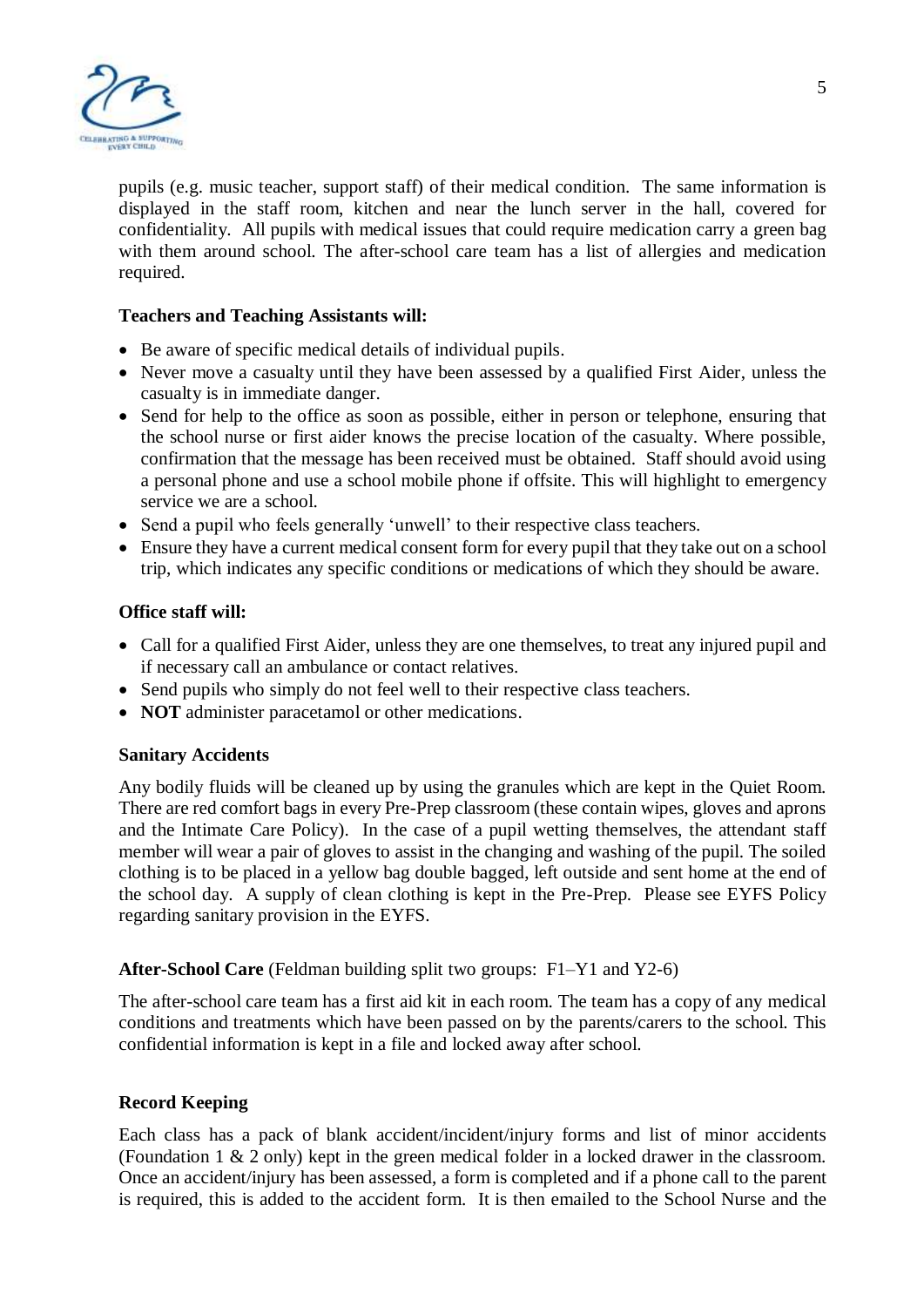

school secretary who sends it to the parent by email. A copy is uploaded onto the health document section of the child's record on ISAMS.

Completed minor injuries sheets for Pre-Prep should be emailed or handed to the School Nurse who keeps first aid, accident and incident records monthly. Parents are notified of head bumps by telephone on the same day or, if they cannot be contacted, at the end of the school day. Any discussion with a parent/carer is always recorded on these forms. All head bump forms are uploaded onto the health document section of the child's record on ISAMS.

The school nurse will monitor those children who have more bumps than expected. Where possible records are stored on ISAMS, physical documents are locked away in the Quiet Room securely.

#### **Evacuation**

In the event of a school evacuation, the office staff will collect the Go bag from the hook in the school office. The Go bag contains: salbutamol inhaler and AAI with permission slips, daily register, foil blanket, first response kit and yellow hi-viz jackets.

The School Nurse will normally be responsible for taking out her own blue hi-viz jacket and first aid kit to deal with any incident/accident/injury. In addition, other staff with relevant qualifications carry first response kits.

#### **Reportable Injuries**

All injuries and incidents under the *Reporting of Injuries Disease and Dangerous Occurrences (RIDDOR)* can be reported online or Mon-Fri 08.30-1700. Out of hours HSE duty officer 0151 922 9235.

Please use the attached flow charts for reference (Handsam GM19 August 2019).

The execution of this policy will be monitored by both the H&S team and the Senior Leadership Team.

Reviewed June 2019 SP Reviewed September 2019 AC Reviewed August 2020 AK Reviewed August 2021 AK Reviewed February 2022 AC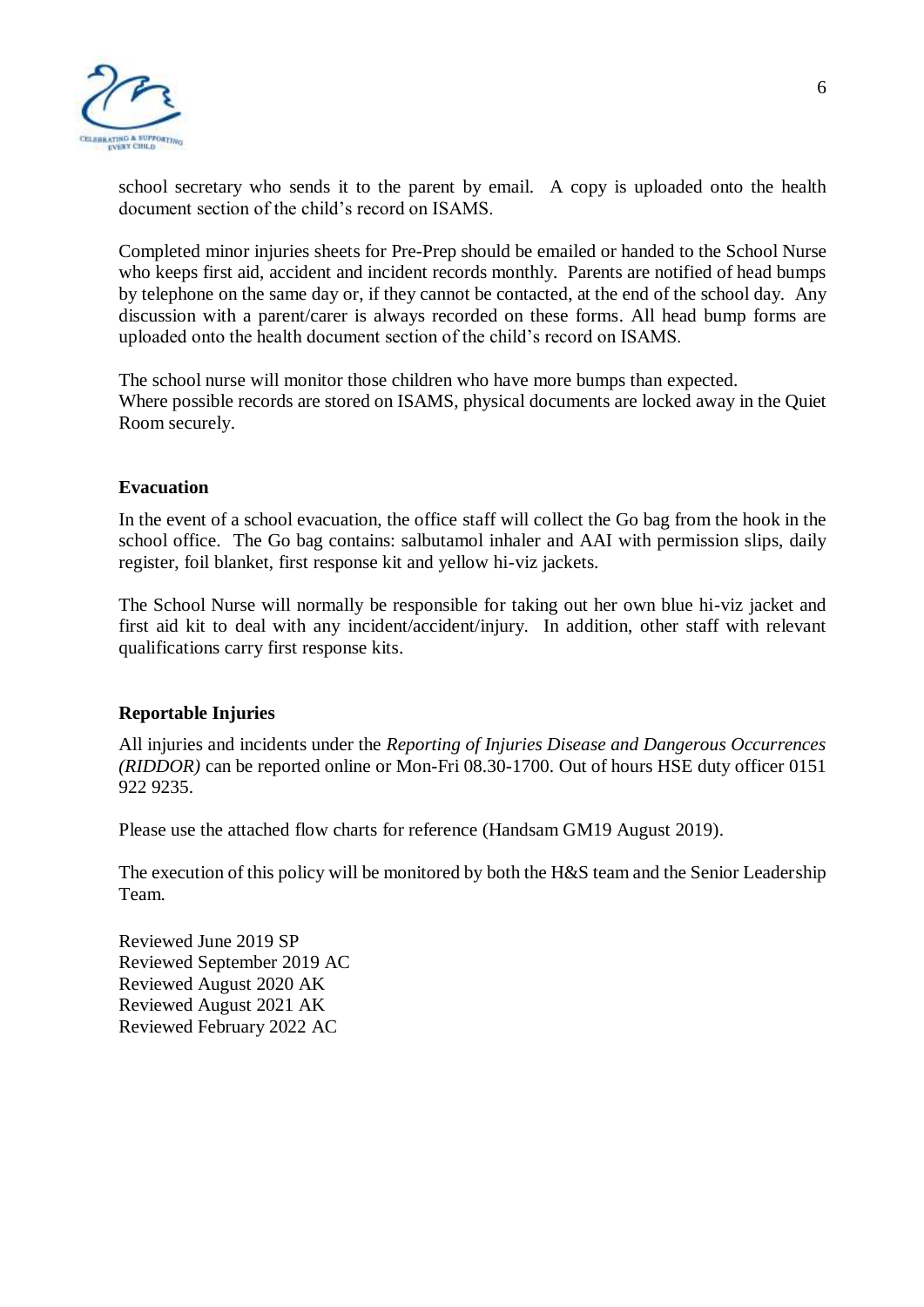

**Appendix I**

# **Avon House Staff First Aid Training List**

\*Denotes first aid responders

| <b>PAEDIATRIC FIRST AID</b> | <b>FIRST AID</b> |
|-----------------------------|------------------|
| Mrs E Aksoy                 | Mrs J Branco     |
| Ms S Arora                  | Mr J Manning     |
| Mr J Babra                  | Miss L Varah     |
| Mrs M Barry                 |                  |
| Mr G Biston                 |                  |
| * Mr A Bowers               |                  |
| Mrs J Cadete                |                  |
| Mrs A Campbell              |                  |
| Mrs J Chambers              |                  |
| Miss M Connolly             |                  |
| Miss J Dade                 |                  |
| * Miss J Donnelly (EY)      |                  |
| Mrs H Dunne                 |                  |
| *Mr J Evans                 |                  |
| Miss A Feeney               |                  |
| Mrs A Fergusson             |                  |
| Mrs S Gleadell              |                  |
| Mrs J Grainger (EY)         |                  |
| Miss S Greenin              |                  |
| * Ms A Heath (EY)           |                  |
| Mrs N Hooley                |                  |
| Mrs K MacDonald             |                  |
| Miss A McDonagh             |                  |
| Mrs E Mistry                |                  |
| Mrs N Monehen               |                  |
| Miss M O'Donnell            |                  |
| Mr L Pudaruth               |                  |
| Mrs N Ramasamy              |                  |
| Mr D Reed                   |                  |
| Miss O Rugeley              |                  |
| * Miss G Sanyaolu (EY)      |                  |
| Mrs T Stedman               |                  |
| Mrs N Strickson             |                  |
| Mrs P Tant (EY)             |                  |
| Mrs R Telling               |                  |
| Miss L Westmaas (EY)        |                  |
| <b>Miss F Whitestone</b>    |                  |
| Miss S Young (EY)           |                  |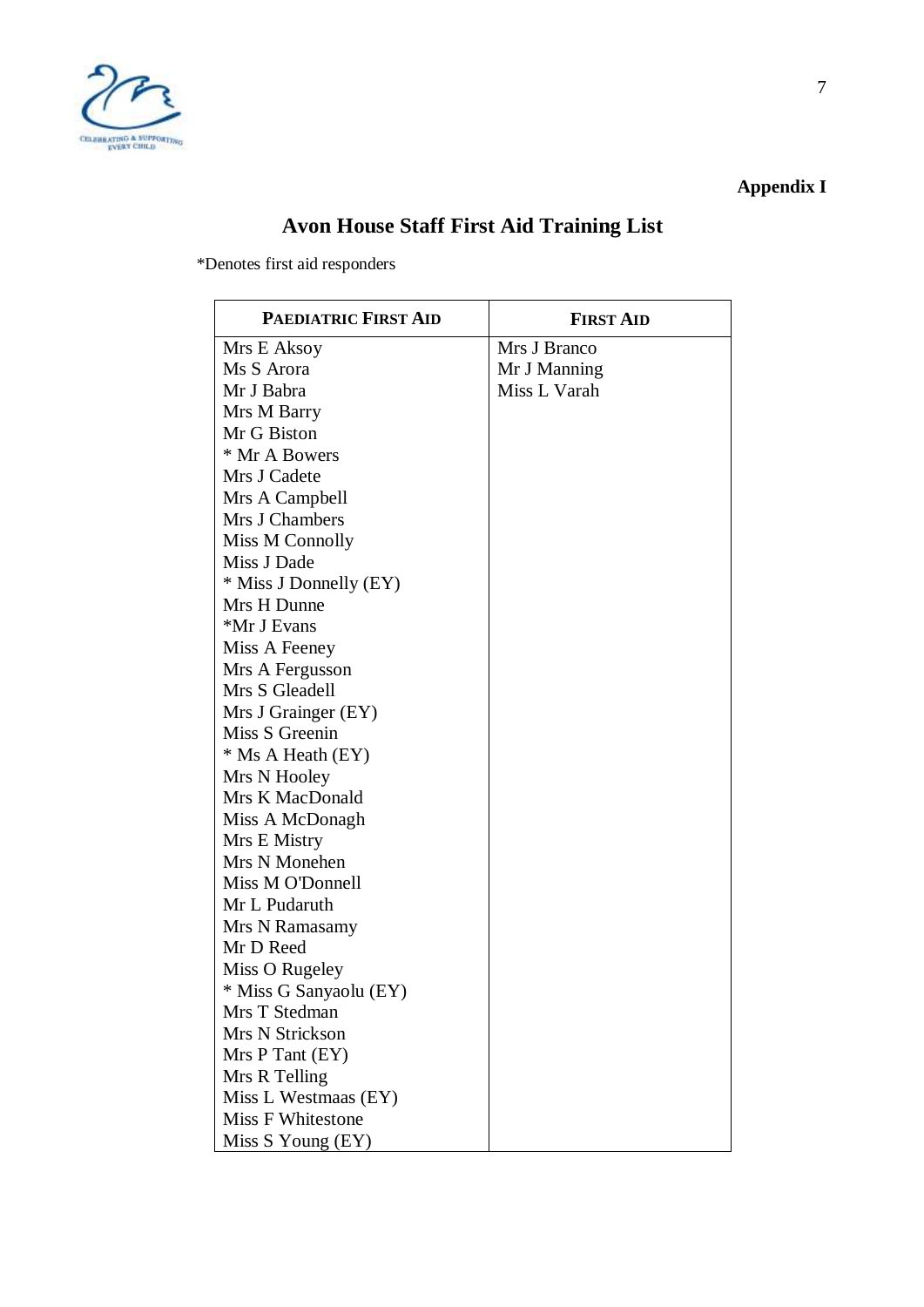

### **Appendix II**

# **RIDDOR Accident Reporting**

All reportable work-related injuries and incidents under the *Reporting of Injuries, Disease and Dangerous Occurrences Regulations 2013 (RIDDOR)* can be reported online or by telephone for reporting fatal and specified injuries only (0845 300 9923: Monday to Friday 08.30-17.00). Out of hours, if the incident involves a fatality or multiple casualties, you can contact the HSE duty officer on 0151 922 9235.

The following two flow charts describe what accidents are and aren't RIDDOR reportable in relation to employees and pupils or visitors. However, it is important to remember that certain occupational disease and dangerous occurrences must also be reported.



Reportable specified injuries:

- Fractures, other than to fingers, thumbs and toes;
- Amputations;
- Any injury likely to lead to permanent loss of sight or reduction in sight;
- Any crush injury to the head or torso causing damage to the brain or internal organs;
- Serious burns (including scalding), which cover more than 10% of the body, or cause significant damages to the eyes, respiratory system or other vital organs;
- Any scalping requiring hospital treatment;
- Any loss of consciousness caused by head injury or asphyxia;
- Any other injury arising from working in an enclosed space which leads to hypothermia or heat-induced illness, or requires resuscitation or admittance to hospital for more than 24 hours.